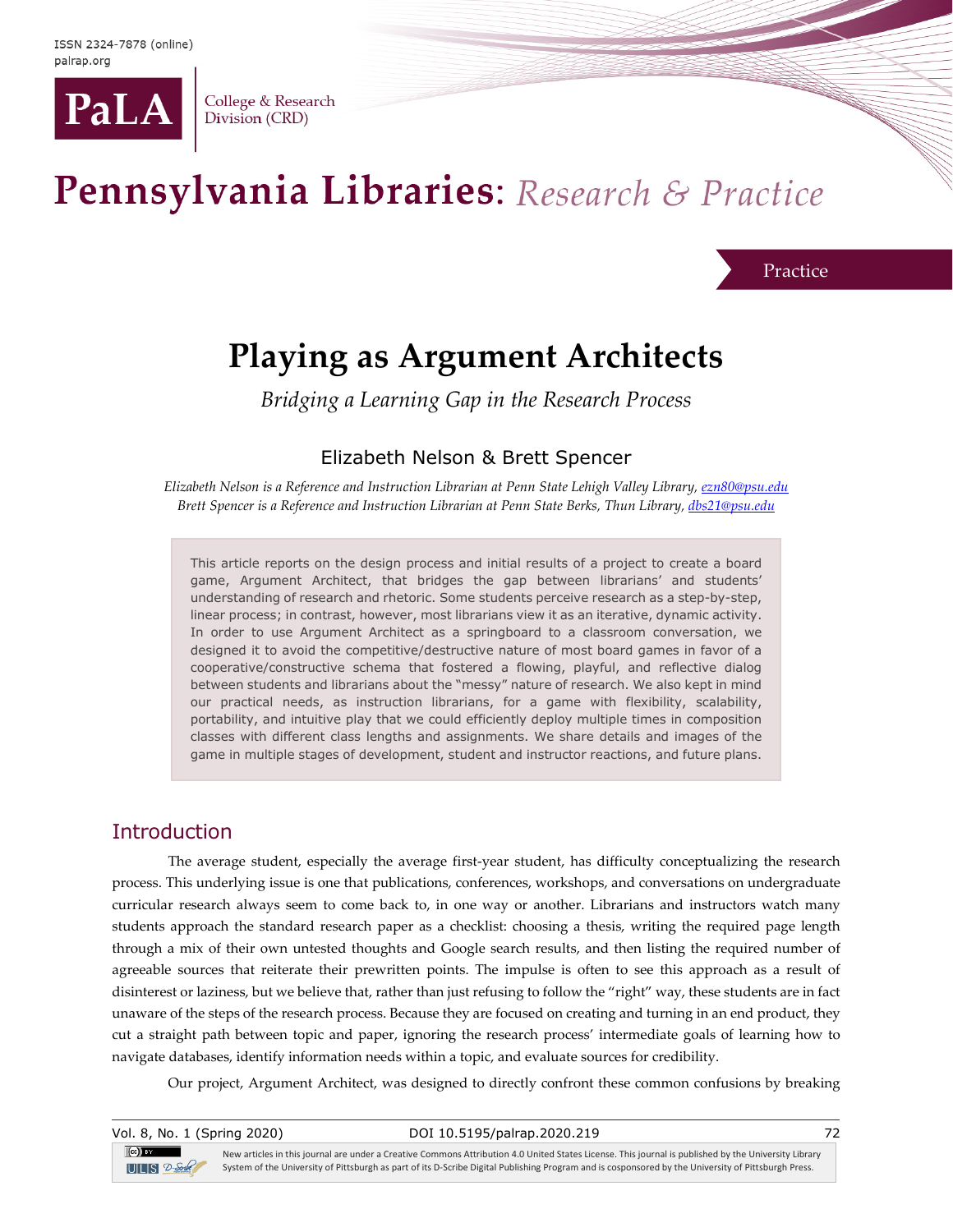the initial steps of the research process down into easy-to-understand blocks. It engages students in experimenting with how an idea can lead to exploration of sources and how exploring sources can, in turn, lead to a more complex idea. Rather than tell students how research "should'' work, we provide students with a gamified lesson which lets them logically test different arrangements of research steps and products to ultimately create a model of how these blocks work best together. Through this testing, students encounter dead-end scenarios and difficult questions in a low-risk environment, rather than while finishing a final project - and immediately after the game, students are able to ask for advice on dealing with the conflicts they encountered. Our hope is that this game will give students the agency to explore and visualize how to begin a research project and help to bridge the gap between how librarians, instructors, and students think about research assignments.

# Literature Review

Argument Architect is a tile in a mosaic of game-based learning and gamification currently being constructed throughout multiple fields of academic instruction. Gamification can be broadly defined as "the use of game design elements in non-game contexts" (Deterding, Dixon, Khaled, & Nacke, 2011, p. 9), and hundreds of journal articles now report on gaming endeavors in higher education pedagogy. Many instructors who experiment with games hope that pumping fun into the classroom routine will increase student engagement (Alsaweir, 2018). However, in addition to the motivation factor, some faculty also find that using gaming as an educational philosophy can increase student learning through gaming's ability to provide instantaneous feedback on performance, foster teamwork skills, and boost recall of course content (Kim, Burton, Kibong, & Lockee, 2018).

Many library teachers are rolling the dice on gamification, experimenting with ways to leverage its benefits in the classroom. For example, McMunn-Tetangco (2017) provides a manual on how librarians can apply game principles to instruction. In terms of specific games, Margino (2013) notes that libraries have created scavenger hunts, discovery tours, quiz games, and gamified orientations as well as electronic games to enliven library instruction. Fewer libraries, however, have experimented with board games developed in house. In one of the only current examples of tabletop designs, Tekulve, Cowden, and Myers (2015) created a board game called *The Game of Research* (based on *The Game of Life*) at the University of Tennessee Libraries. They note that, although it is not currently used in their freshman composition program, the game has proven successful in college and high school settings.

In addition to exploring specific implementations, libraries have also embraced the overall philosophy of gamified learning. The American Library Association's Center for the Future of Libraries envisions an enhanced role for games in libraries in the twenty-first century, noting that libraries are "ideal for the type of learning and discovery promoted by games" (ALA, 2019). This exploration of gamified learning is happening along multiple paths throughout librarianship. One author, for example, suggests "adventure games," like the Legend of Zelda series, as potential models for guiding students through the puzzles and battles of finding and evaluating information (Smale, 2011). Another suggests that we should also consider the value of unstructured play, wherein "students are allowed the freedom within fairly loose sets of restrictions to interact with the materials and the information they represent," as an alternative gamified experience that may provide deeper learning than a structured game normally can (Walsh, 2015, p.87).

As we can see, library games already covered in the literature are striving toward a variety of learning outcomes. In defining our own outcome, we anchored our new game within the Association of College and Research Libraries' Framework for Information Literacy for Higher Education. Argument Architect, as a board game with tangible pieces that represent the elements of an argumentative research paper, helps to give a concrete form to the "Research as Inquiry" frame. Students who develop a good understanding of this frame demonstrate the ability to "organize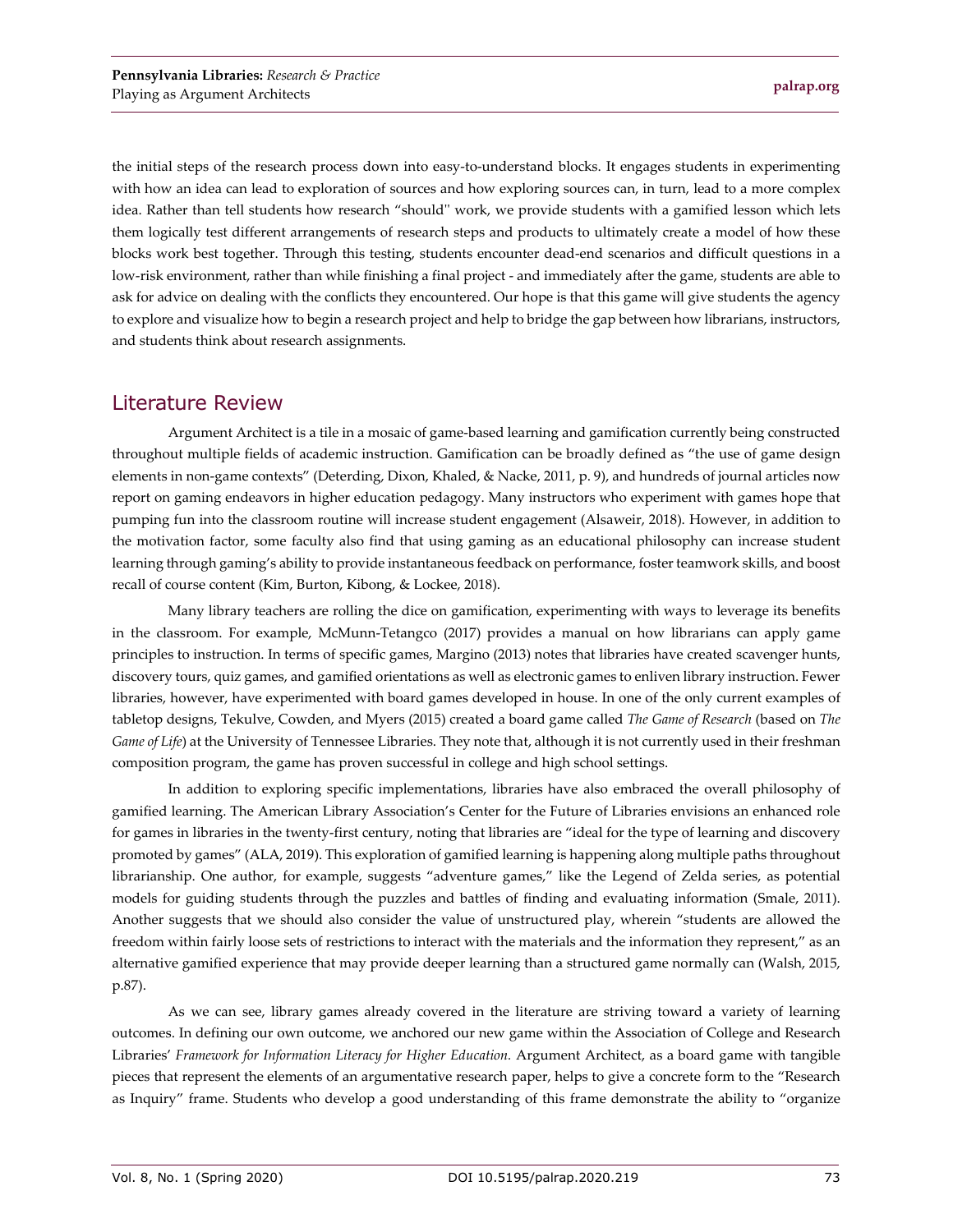information in meaningful ways," and we believe Argument Architect gives them the ability to experiment with that skill.

# Our Instructional Environment

Because organizing information into sound arguments is one of the most crucial research tasks that first-year writing students face, the testing ground for Argument Architect was the First Year Writing Program. As one university, geographically dispersed, Penn State University supplies coursework for two-year, four-year, and graduate programs to its students through a network of over twenty campuses. While the same course may exist at many campuses, the individual instruction methods and content differ from class to class and campus to campus. We piloted our game as part of the foundational writing course, English 15: Rhetoric and Composition, specifically at the Penn State Berks and Abington campuses.

Although we anticipated trying out an argument-building game in several different types of courses, the rhetorical needs of English 15 students figured heavily into our thinking as we went to the drawing board. As noted on the Penn State Program in Writing and Rhetoric's website, one of the overarching goals of this class is to help students develop "a strategic sense of argument and design" (Penn State Program in Writing and Rhetoric, 2020).

In addition, prior to our roll-out of Argument Architect at Penn State Berks, campus librarians had recently completed an assessment of the information literacy skills of English 15 students, finding that students struggled with integrating sources into their papers (Chisholm & Spencer, 2019). In particular, students seemed to choose final thesis statements from their own thoughts and then find sources, credible or otherwise, that directly supported or reiterated their thesis, without concern for how they added value to the larger argument. In contrast, the librarians hoped that students would approach research by exploring reputable sources, identifying a broader issue to discuss, and developing a working thesis that creates an interesting discussion.

As librarians, we know that our research process, when followed, actually simplifies research and encourages interesting results; but students, joining the process as newcomers, struggle to see the value in the seemingly-more complex route. We know that students are motivated by deadlines, efficiency, and GPA-anxiety; but we wondered, could tabletop gaming serve as a simple, fun, grade-free bridge between these two styles of research? Might the levity and structure of a game allow librarians and instructors to talk non-judgmentally with students about their research approach while demonstrating the value of the formal research process?

# Guiding Principles of Game Creation

Every good game, other than Calvinball, has rules for the players to follow - but there are also rules that govern the creation of the game, helping you to maintain focus on desired outcomes and to resist the urge to add counter-productive elements. As we decided what our game would need to accomplish and began to discuss what it would look like, we developed a short list of essential qualities we knew our game needed to have.

#### Intuitive

First, the game needed to be **intuitive** - easy to teach, and easy to play. It would need to be introduced, justified, demonstrated, played, and debriefed within just one 50-minute class session, so we needed a game that could essentially run itself with very little intervention. Explanations needed to be simple and brief, goals needed to be obvious and attainable, and game elements needed to be immediately recognizable - preferably analogous to a familiar idea, for ease of quick understanding and engagement. Because we wanted to help students realize that the quality, credibility, and relevancy of their sources makes an impact on the strength of their argument, we needed to frame the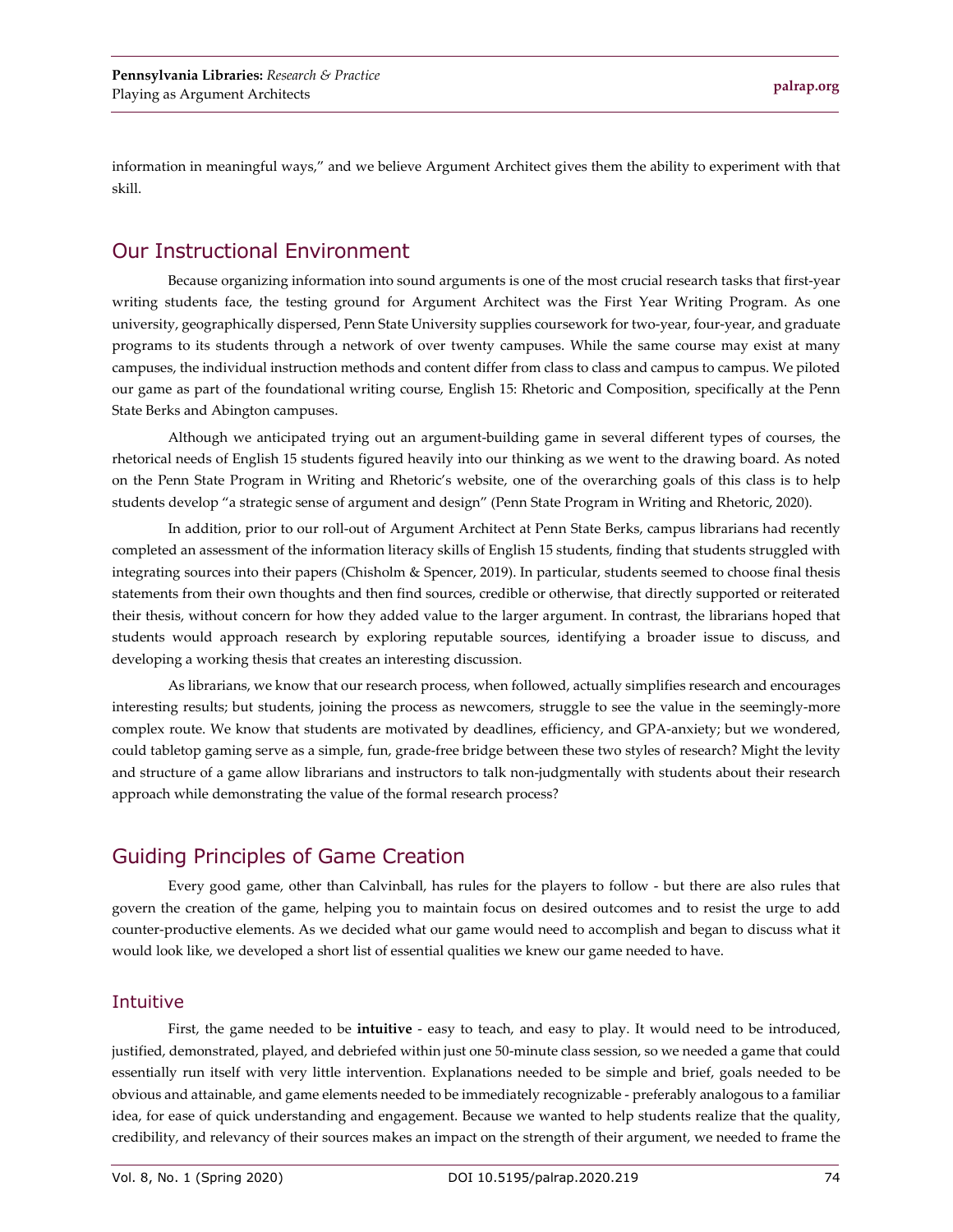game within a familiar idea that evoked the concept of support - and because we wanted them to see that there is value in learning from source information before deciding exactly what to write about, we also wanted to focus on growing from a solid foundation.

After several false starts, we chose the metaphor of building an argument as if it were a skyscraper, which allowed us to include all these elements. Students would start from a "foundation" topic, evaluate sources to choose quality "building materials" for an argument around that topic, and finalize the structure by developing a working thesis that communicates the argument they have "built". Over the past year and a half, we have found that students quickly grasp the metaphor and are able to dive straight into the game, which also allows them to experiment and have more concrete answers to questions such as "How would this be different if you'd started with a specific thesis, rather than a general topic?", "What kinds of sources or information would you like to use, but don't have in your source card pile?", or "Why do you think these sources are credible sources to learn from?".

#### Scalable and Flexible

Our next decision after framing was structure. We knew that we would potentially be playing this game with different students in different classes, with different instructors, in different rooms, on different campuses, and for different amounts of time each time we played, due to the nature of one-shot information literacy instruction. With that in mind, we needed to make sure the game would be **scalable and flexible** to a variety of different instructional environments.

As it stands, Argument Architect can be played in a rushed minimum of 30 minutes, with a short explanation and students playing only one round - or, it can be stretched to 90 minutes, with students playing several rounds, including bonus "scholarly sources only" rounds, and then engaging in a lengthy discussion relating the game to realworld research writing. So far, this approach has been successful on a small scale, with the game primarily existing within English 15 classes (non-honors first year English classes focused on developing fundamental writing skills, including research and citation). But Argument Architect has also been played in English 5 classes, which are intended for students who need extra assistance getting to the English 15 writing level, including ESL students. In future semesters, we hope to introduce the game to first-year classes that focus on learning how to write speeches and presentations, where it could help students grasp how learning about their topic through credible sources before they begin to write and adapting their plan as their knowledge and interests change are key to creating and communicating a strong argument.

To ensure Argument Architect remained scalable to different instructional environments, we developed a base version of the game, which is the one normally played. For advanced, honors, or other similar classes that require more challenge, we created a set of Wild Cards for each gameboard. These blank cards are designed to change the rules once players are comfortable building arguments from the sources. For instance, we can use a generic Wild Card to relate to common assignment guidelines, like "Scholarly Sources Only" or "Sources from The Last 5 Years Only." Or, we can tailor the Wild Card to the classes' assignment by creating a new rule like "Primary Sources Only," or "No More Than Two Articles from The Same Journal." For any level of class, however, we can create new source cards to reflect sources from their discipline or on a research topic that would be appropriate for their assignment, which can allow students to have a more practical, relatable experience with engaging with sample sources from their own discipline.

Beyond just adapting to different classes' needs, "scalable and flexible" also meant that the game needed to be physical, portable, compact, and easy to assemble. A digital game was beyond our expertise and neither of us can guarantee that we will always be in classrooms with enough working and compatible computers for students - but a physical game can be played in any room that has space for it. To maximize the possible useful spaces, we designed the game to be played horizontally, for rooms with flat table surfaces, but also incorporated magnets or sticky putty to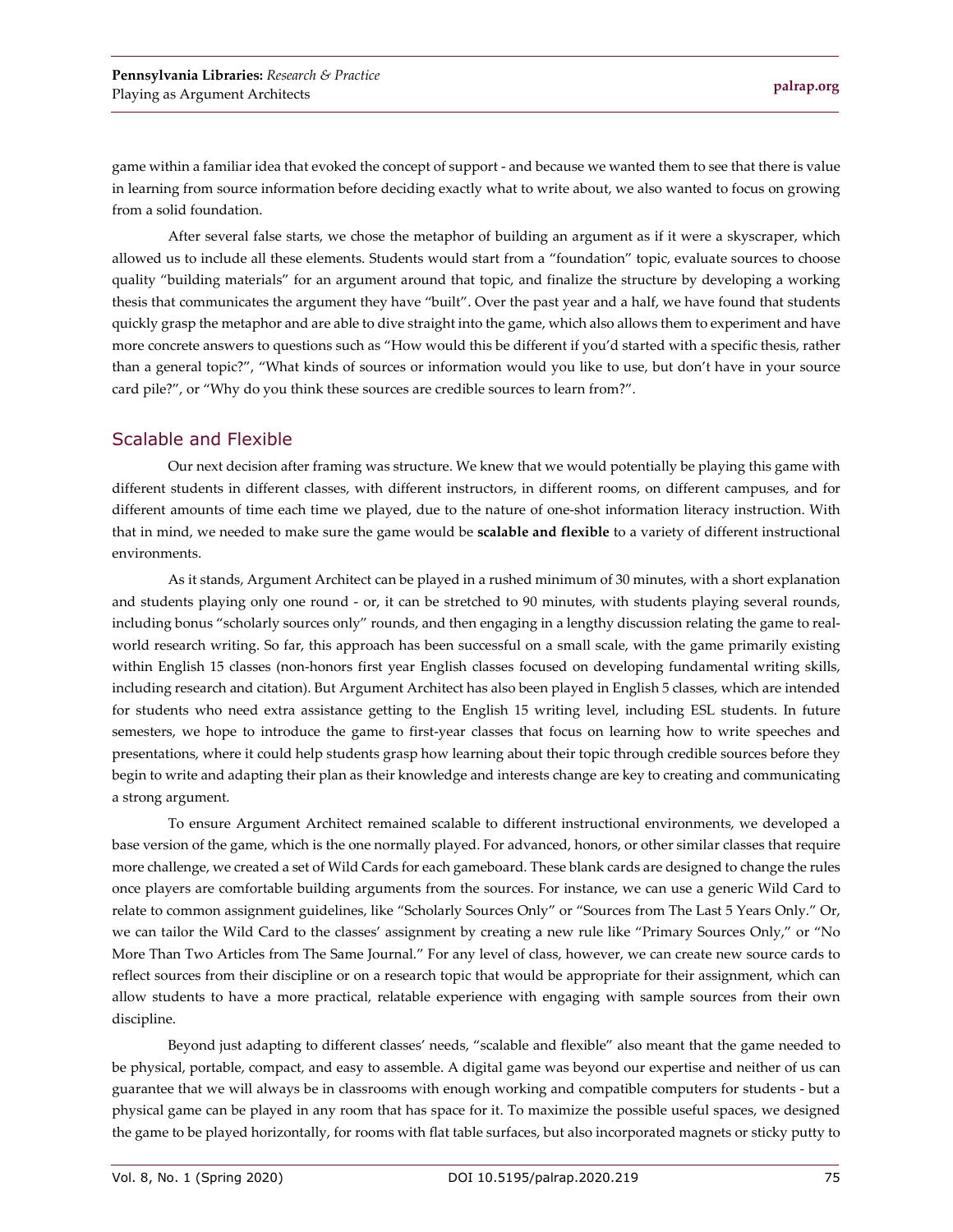allow players to lean the board on a wall and attach pieces on the vertical surface. All the pieces and boards are flat and oversized, ensuring the game retains the novelty and feel of a board game and avoids the risk of being mistaken for a colorful worksheet.

#### Cooperative-Constructive

Finally, and most importantly, is the philosophy that powers the elements of our game. We chose early on in our design process to create what we called a **"cooperative-constructive"** game, rather than a "competitivedestructive" one. We wanted a game that would help students work together to accomplish a positive goal. To better explain this, consider some popular competitive-destructive games, like *Monopoly*, *Starcraft*, or chess, where the goal is to destroy your opponent by attacking them, tricking them, or preventing them from achieving goals. It is almost impossible to play these games without damaging another player. Of course, there is nothing inherently wrong with that - these games teach players to remember tactics, create strategy, and employ critical thinking on their own. But we worried that such a mix of competition, innate skill, and aggression in a research-instruction classroom could also carry a risk of resentment, alienation, and disengagement, especially in a class of first-year students just getting to know each other and adapt to college. We did not want any student to leave the class feeling that they "just couldn't win" at writing a research paper.

There are also games like *Ticket to Ride* or *Catan*, where players can choose to pursue their own interest slowly and alone, work together for a shared goal, or speed up their win by sabotaging other players. But we wanted a clearly positive experience that would be suitable for any classroom - since we, as one-shot instructors, need to be as equally prepared to find a class of 15-35 close friends as we are for a 25-person chorus of nervous or sullen silence.

Ultimately, we felt that a cooperative-constructive philosophy would not only support our skyscraper metaphor best but would also provide our target first-year classes with an opportunity to engage with college-level research in groups. We hoped it would help them experiment with strategies together, dispel confusions, and potentially form more comfortable bonds through a low-stakes, high-touch activity early in the semester. We began to tease out this philosophy by looking at games like *Castle Panic*, *Pandemic*, and *Forbidden Island* which encourage players to work together to achieve a goal or defeat a shared NP (non-player) enemy, and chose the elements we thought would work best together.

We decided to forgo a formal scoring system in favor of rewarding any team that completed an argument successfully with a rummage through our Library Prize-and-Candy box. We elected not to time teams, award specific points for specific elements, or track success as anything other than complete/incomplete. Initially, we wanted to avoid potentially drawing a divide between game-enthusiastic, competitive students and students who needed a little more time to think, but we also wanted to see how students interacted with the game before deciding what elements would be worth the most points. We wanted to make sure the skills at the core of the game were key and that students were focusing on building the best, not the fastest, arguments that they could - and that they were using their own judgement to decide what sources to include, not relying on a point-valued checklist to bypass the critical thought and focus on a maxed-out score tally. Most importantly, we wanted them to be able to reflect on the material with us afterward and be able to explain their choices and how they might (or might not) relate to writing a real argument paper - not just tell us that they picked that source because it gave them a Triple-Credible-Combo and they wanted to win.

Before we move on, a quick note - for more (and excellent) reading on the philosophy behind designing games, we strongly recommend *Making deep games: Designing games with meaning and purpose,* by D.C. Rusch (2017)**.** If you are interested in learning more about how we made the decisions outlined above, now may be a good time to pause and place a hold on the book that guided us.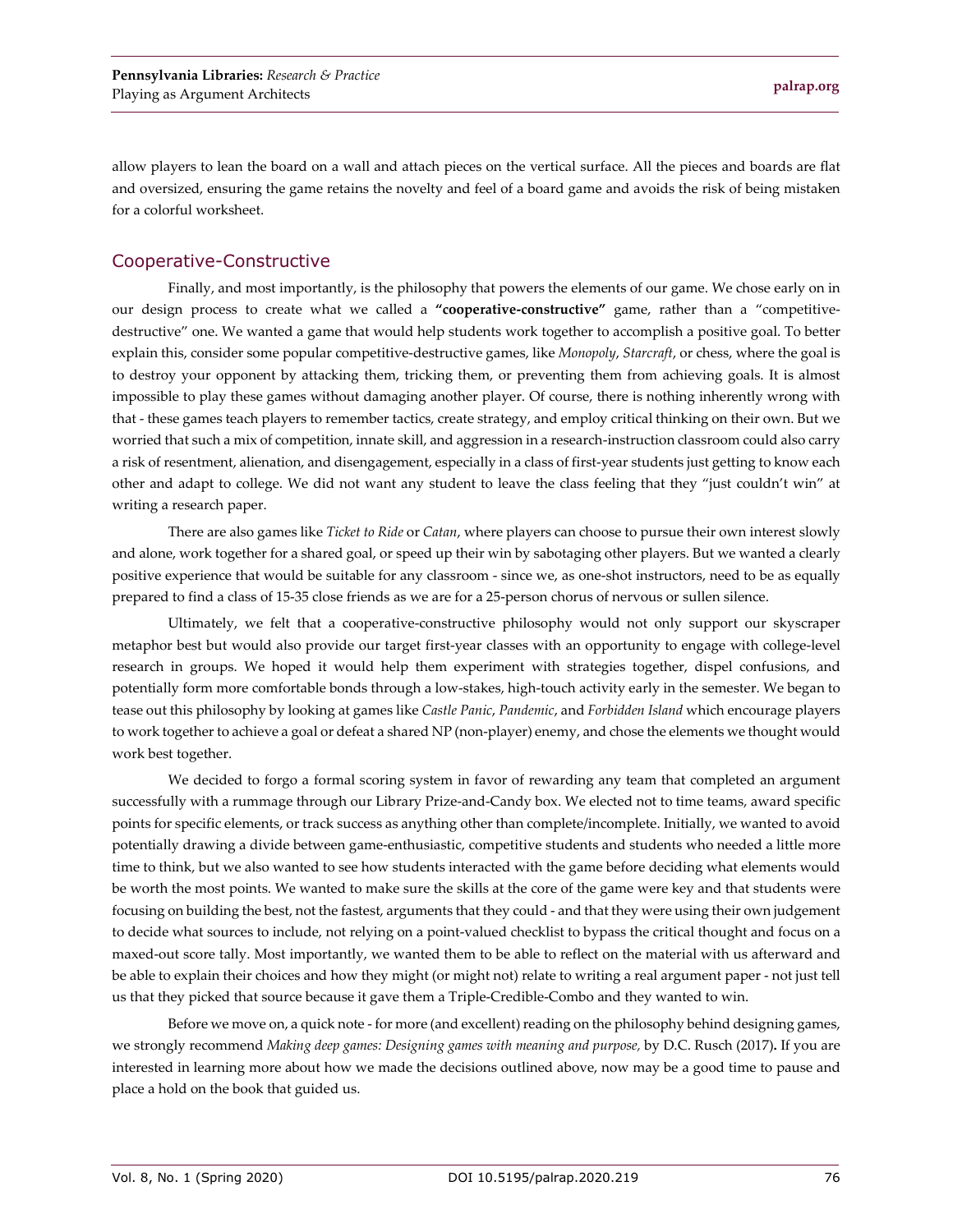# Argument Architect: The Game Itself

The goal of Argument Architect is to construct a skyscraper out of tiles in order to simulate the process of rhetorical creation that students go through when developing an argument in an essay. We and our teaching faculty can guide the game-flow in various ways depending on what learning outcomes we hope to see in our up-and-coming student builders. Among other learning outcomes for the game, we expect that, during or after playing, students will be able to:

- Concretize the dynamic, iterative nature of research through a construction metaphor,
- Formulate thesis statements by looking at sources first (rather than writing a thesis first and only looking for sources that support that thesis), and
- Explain source selection criteria.

#### The Pieces

Argument Architect is a tile-laying game, an activity where players arrange pieces on a board, as is done in games like *Scrabble, Dominoes, Catan,* or *Qwirkle.* Figure 1 offers a sample image of the game board, pieces, and instructions, while Figure 2 shows an actual student-constructed Argument Architect tower in-process.



Figure 1 *Sample Argument Architect game with board, pieces, and instructions.*



 Figure 2  *Argument-skyscraper designed by a team of students using a pre-written thesis.*

Each team receives a game board that consists of a large blue panel with fake green grass at the bottom. Students lay or stick tiles on the board for horizontal or vertical play. Players can start building with some tiles, change their minds if they see that their construction is not going well, and try other tiles. Argument Architect includes three kinds of tiles:

The Research Question Tile that forms the first floor of the skyscraper. In this iteration, we used the research question: "What are the effects of video games?"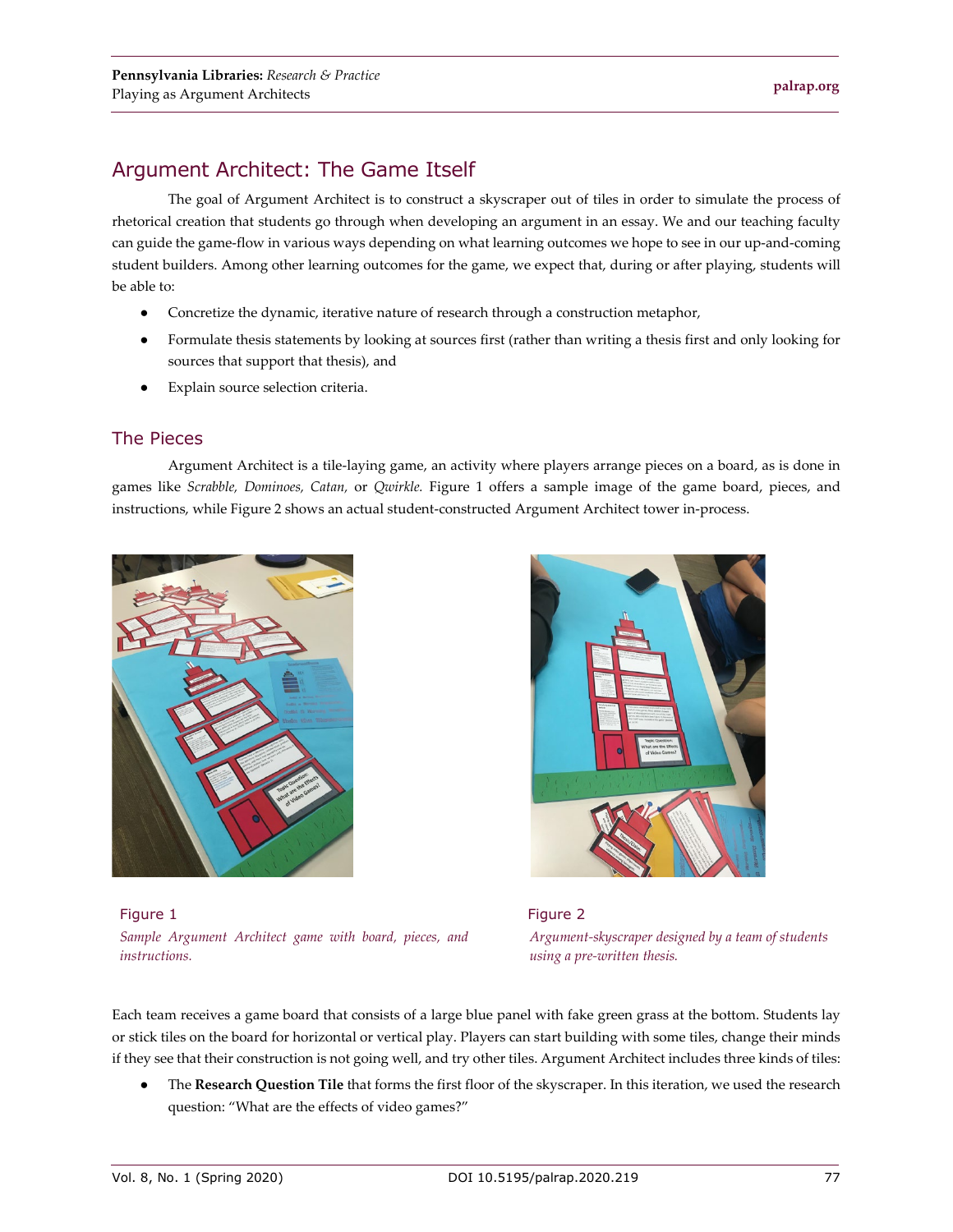- The **Source Tiles** that form floors, or levels, of the building. Each source tile represents an individual source. Each is labeled with an MLA citation of the source, a description of the type of source, and a quoted passage from the source. The source tiles include a mixture of popular and scholarly, as well as credible and noncredible, sources.
- The **Thesis Tiles** that serve to cap the building and the argument. In early versions of the game, we gave out prewritten thesis tiles – one such can be seen in use in Figure B. Some of the thesis tiles were supportable by the source tiles in the game, while others were intentionally unsupportable. In current versions, we give out blank thesis tiles and ask students to write in their own thesis statements. We are finding that students take more time to construct their arguments and engage in more critical thinking with the new approach.

#### The Game

When introducing Argument Architect at the beginning of the class session, we have found it helpful to stick to the following outline:

- We briefly stress the importance of argumentation throughout life.
- We give an overview of the game using one of the game boards. We note that all of the groups are working with the same research question and direct them to begin by placing that tile at the bottom of the board.
- Students are encouraged to build a skyscraper on top of the research question tile with at least three source tiles (floors) and one thesis tile (cap).
- We divide students into teams, or "crews," with ideally four and no more than six members per team.
- Each crew is given a game board and a packet that contains the tiles and instructions.
- Crews are encouraged to begin building and to raise their hands when finished so that a "building inspector" (a librarian or instructor) can check the strength of their skyscraper-arguments.
- During the building phase, we play an online construction-site soundtrack in the background to create an immersive (and fun) multimedia experience.

As each crew finishes and calls over a 'building inspector," a librarian or the instructor takes a few moments to evaluate the argument they have built and discuss information literacy and rhetorical concepts with them. However, we rarely take a wrecking ball to any of the team's buildings! Instead, if a team chooses a source that seems irrelevant or contradicts their thesis, we encourage players to think about how they would deal with a source with an opposing viewpoint in their paper. Would they leave the source out of their paper, address the opposing viewpoint in their paper by refuting it with other evidence, or reshape their thesis? The inspections, in keeping with the spirit of a cooperativeconstructive game, do not seek to score the students, but rather to spark moments of critical thinking about research and rhetoric.

As an exercise in devising the blueprints for a sturdy paper, Argument Architect aims to help students anticipate how to overcome a variety of research and rhetorical challenges. For example, we deliberately include some source tiles with quotations that use very technical or complex language. If students use these tiles in their construction, we ask them if they understand the source, and if not, we ask what they would do in their research if they encountered a source they did not understand. In most cases, they respond that they could either decipher the source with further research or that they would skip over such a source in favor of another that was more simply written. Another source tile contains a secondhand quotation, in which the source quotes text originally quoted by another source. If students use this tile, we discuss the credibility issues with second- or third-hand information and recommend that in a realworld paper they backtrack to the original source and quote that source directly.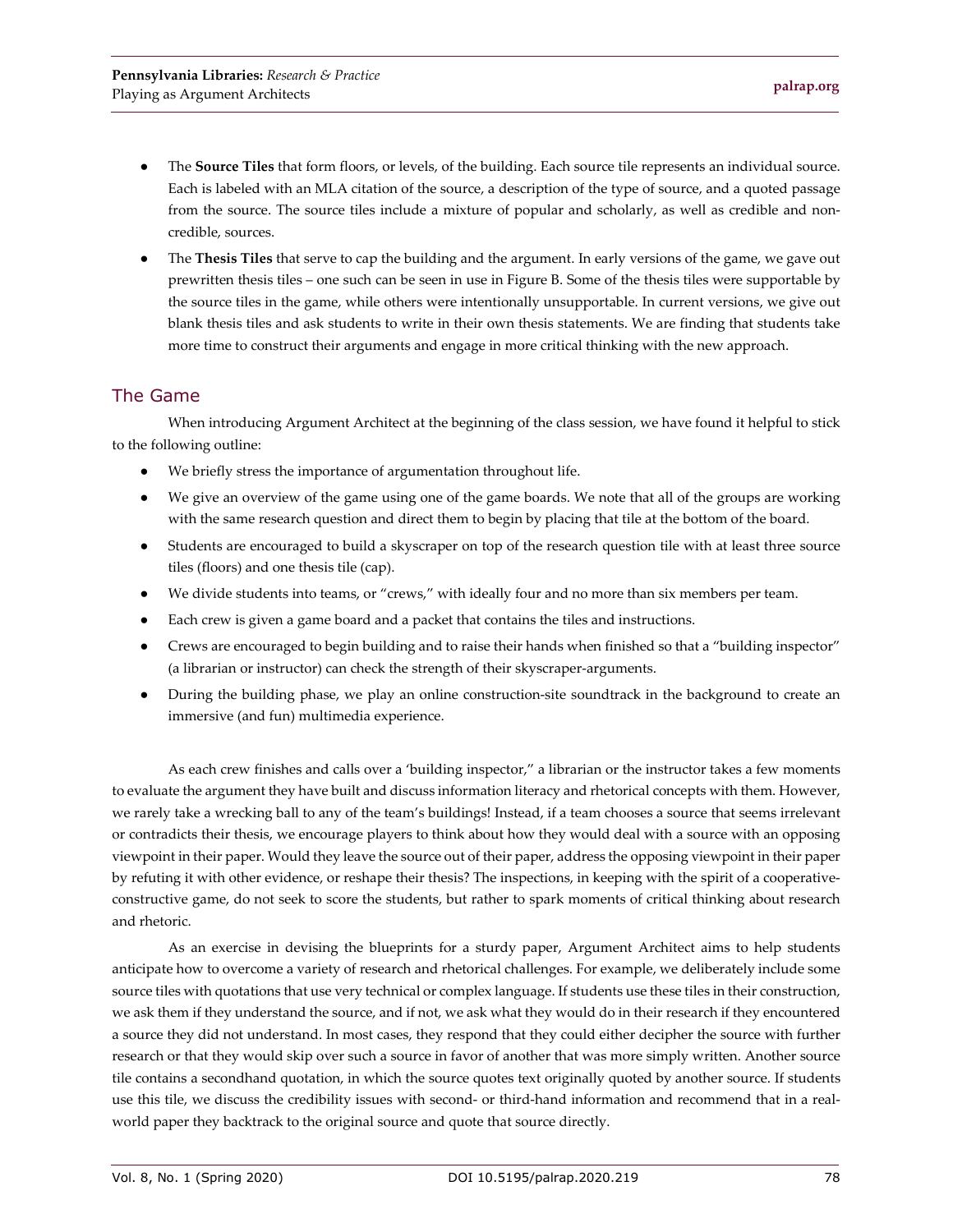### Optional Upgrades

After students successfully complete the first round, we vary the subsequent rounds depending on our desired outcomes, such as:

- *Introduction to Scholarly Sources:* To alert students to the different types of sources, we often challenge students in subsequent rounds to build an argument with only scholarly sources. During the inspections, we point out some of the characteristics of scholarly sources. While many of the first-year English classes at Penn State Berks and other Penn State campuses do allow popular sources, we explain to students that recognizing the type of source is important, as many of their future classes will require them to use mainly scholarly sources as their rhetorical building blocks.
- *Opposing Thesis Statements:* We ask students to build an argument with a thesis that is the opposite of the thesis they used in the first round. We do this to help them see that a good broad topic will lead to many different ideas and arguments, so that they feel less overwhelmed by choosing topics in the future.
- *Blank Source Tiles:* We offer students blank source tiles and challenge them to make up sources that might strengthen a skyscraper that they have already built. The goal of this round is to prompt students to think about what sources they might need to buttress the rhetorically weaker parts of their arguments. This round helps students see research as cyclical, in that they may find sources, write a draft, realize they need to find more sources to fill in gaps in their arguments, and return to searching.
- *Wild Round!:* For a final round, we sometimes encourage crews to "go wild" and see what they can do. The argument architects who have done this round in past classes have shown exceptional creativity, and the choices they make often inspire us to make changes to the main game itself. For example, one group recently got us thinking about adding an argument/counterargument element to the game when they, from their own discussions, constructed a massive two-sided argument that used nearly all of the available sources in order to explore two opposing claims together. Figure 3 offers a closer look at this tower.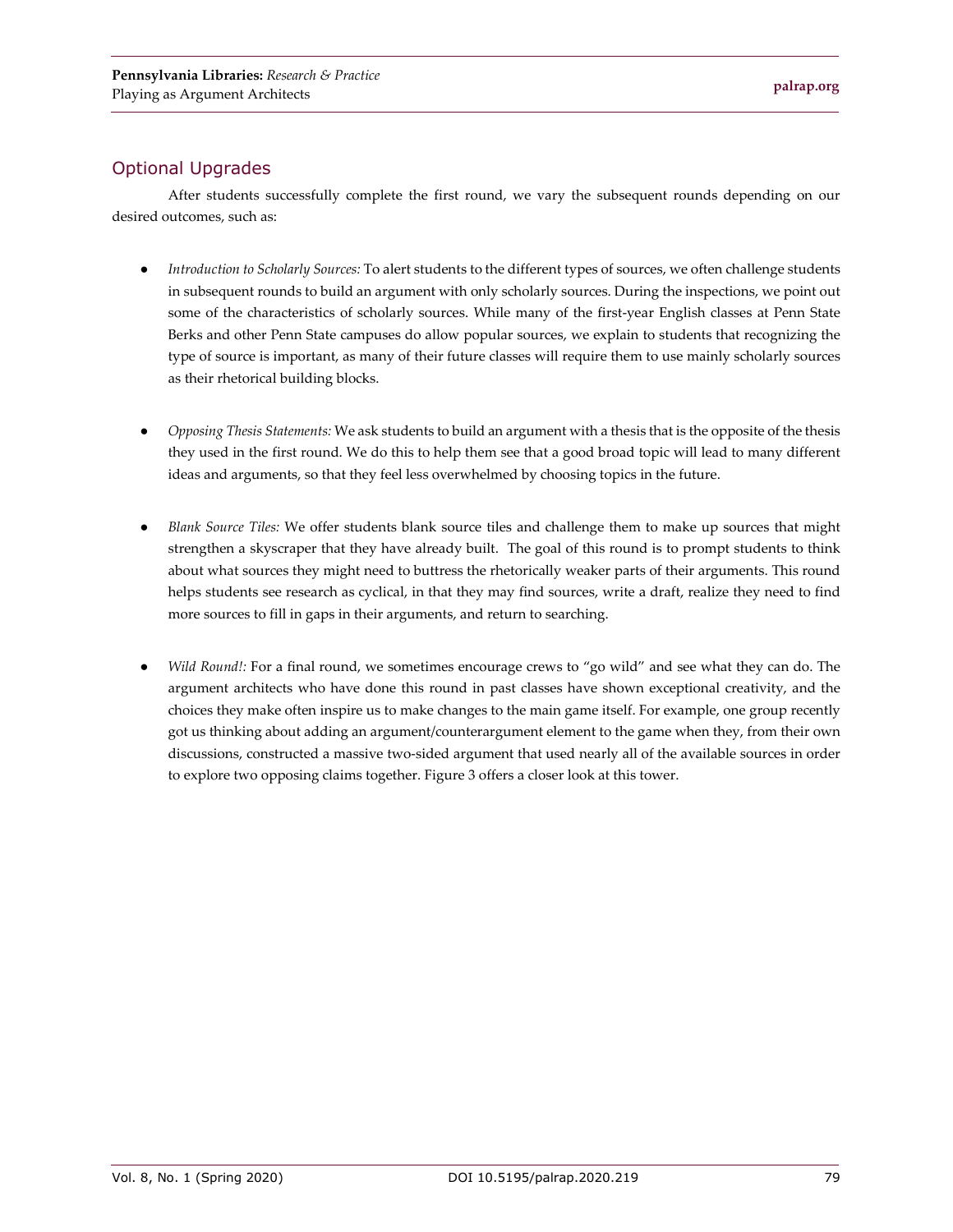**[palrap.org](http://palrap.org/)**



#### Figure 3

*A "Wild Card" round's tower, showing two opposing arguments, a student-written thesis, and the written-in sources students wanted to find to finish supporting each side. Note that students classified "wanted" sources in terms of classical rhetorical elements learned in their English 15 class - an element we had not prompted or previously considered incorporating.*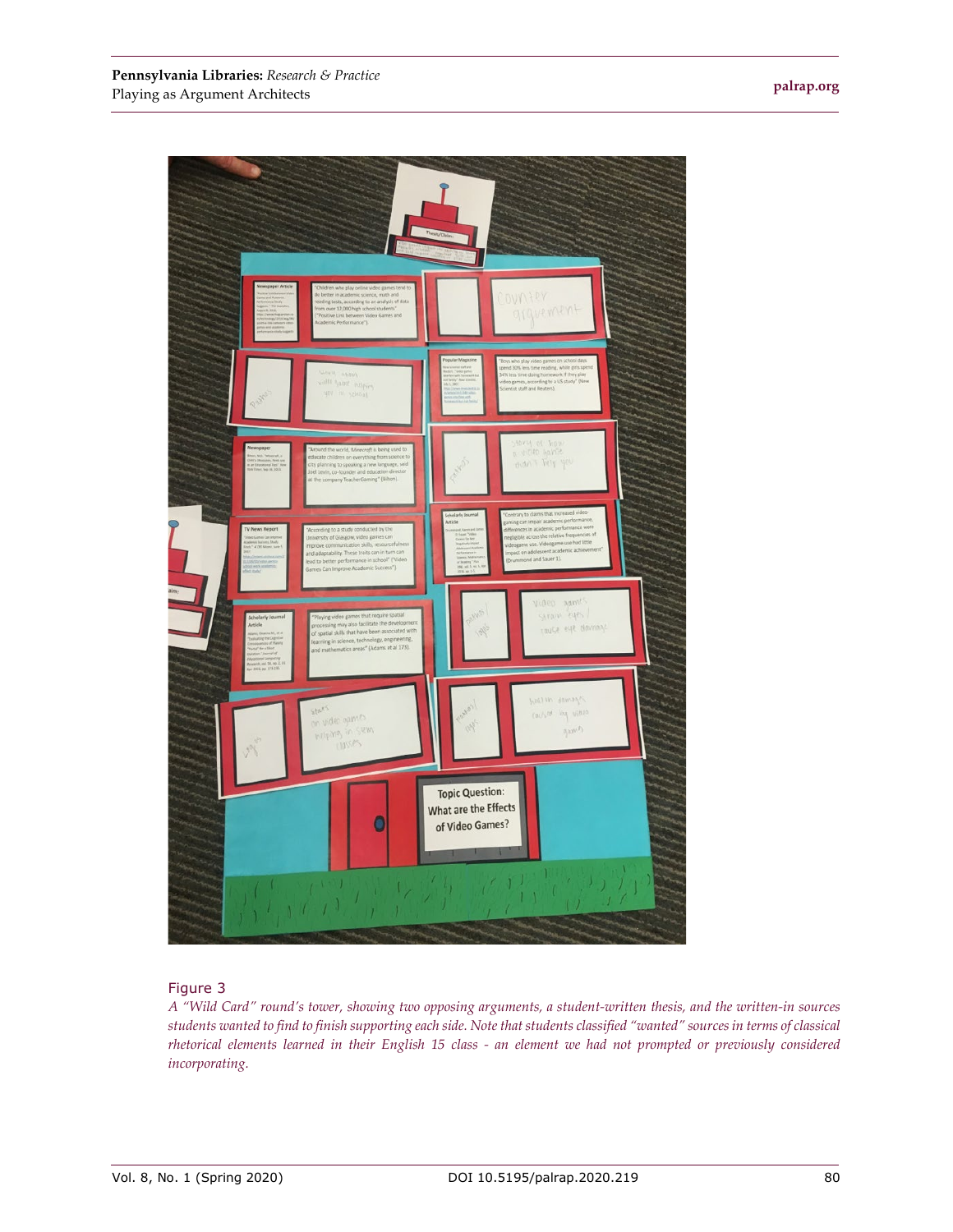#### The Debrief

Regardless of the changes in design for individual game sessions, an absolutely necessary part of the game is the whole-class debriefing session that follows the final round. We pose metacognitive questions to the students like, "What steps did you take to build your argument?", to which many students respond that they started by looking over the sources. They note that starting with sources is easier than trying to formulate a thesis first when building arguments, because they do not have to strain later to force sources to hold up a thesis they find, too late, to be unsupportable. They learn to look for themes in the source pieces and choose a thesis statement accordingly. A few students answer that starting with a specific thesis seems easier. However, when we probe them further, we find that crews that start with a thesis statement often decided to change to a different thesis statement as they subsequently looked through their sources. The Q-and-A session thus springboards into a discussion about the dynamic, iterative nature of research - and any student who can articulate this foundational concept is a winner in Argument Architect*.*

# Further Developments

To better understand the impact of the game and students' responses to it, we devised a brief, informal assessment sheet that students in the first class to play Argument Architect completed after their construction ended. Within the assessment, students expressed the logic of starting from sources, learning about a topic, developing a working thesis, and searching for more sources from there. When asked about the most important concepts that they had learned from the game, most students responded with statements like, "Find a claim that fits the evidence well, don't just look for any evidence to fit your claim," and, "Start with your sources, not your thesis statement."

It is essential to note that Argument Architect in its current form cannot replace a library instruction session on searching techniques, source evaluation, or other valuable information literacy concepts. The game focuses on organizing sources into a coherent argument rather than finding sources in library databases. To address this, we often include a second library session focused on searching for sources or one of the library's online searching tutorials, as well as required pre-session tutorials and quizzes embedded in the class' course management system that walk students through concepts like scholarly vs. popular. This past fall we also created a complementary activity, Evidence Excavator*,* that requires students to find and evaluate sources in a separate but similarly-themed class session.

In Fall 2019 some of our instructors made the most of these options by requesting Argument Architect sessions early in the semester, to give students a bird's eye view of the connection between source usage and argument building, and then requested sessions that focused on searching and using library resources later in the semester. This is the ideal use for Argument Architect - not as a stand-alone introduction to all-things-research, but as a practical exploration of concepts discussed more thoroughly in additional sessions.

# Recommendations from What We Learned

For our colleagues who are working on their own games or interested in what can be taken away from this project, we have some recommendations from the lessons we learned. First, though, we would like to emphasize that, although Argument Architect is now playable for our students and meeting our learning goals, it is not "finished" we are always looking for ideas on how to improve, expand, and streamline so that it can be as effective and engaging as possible.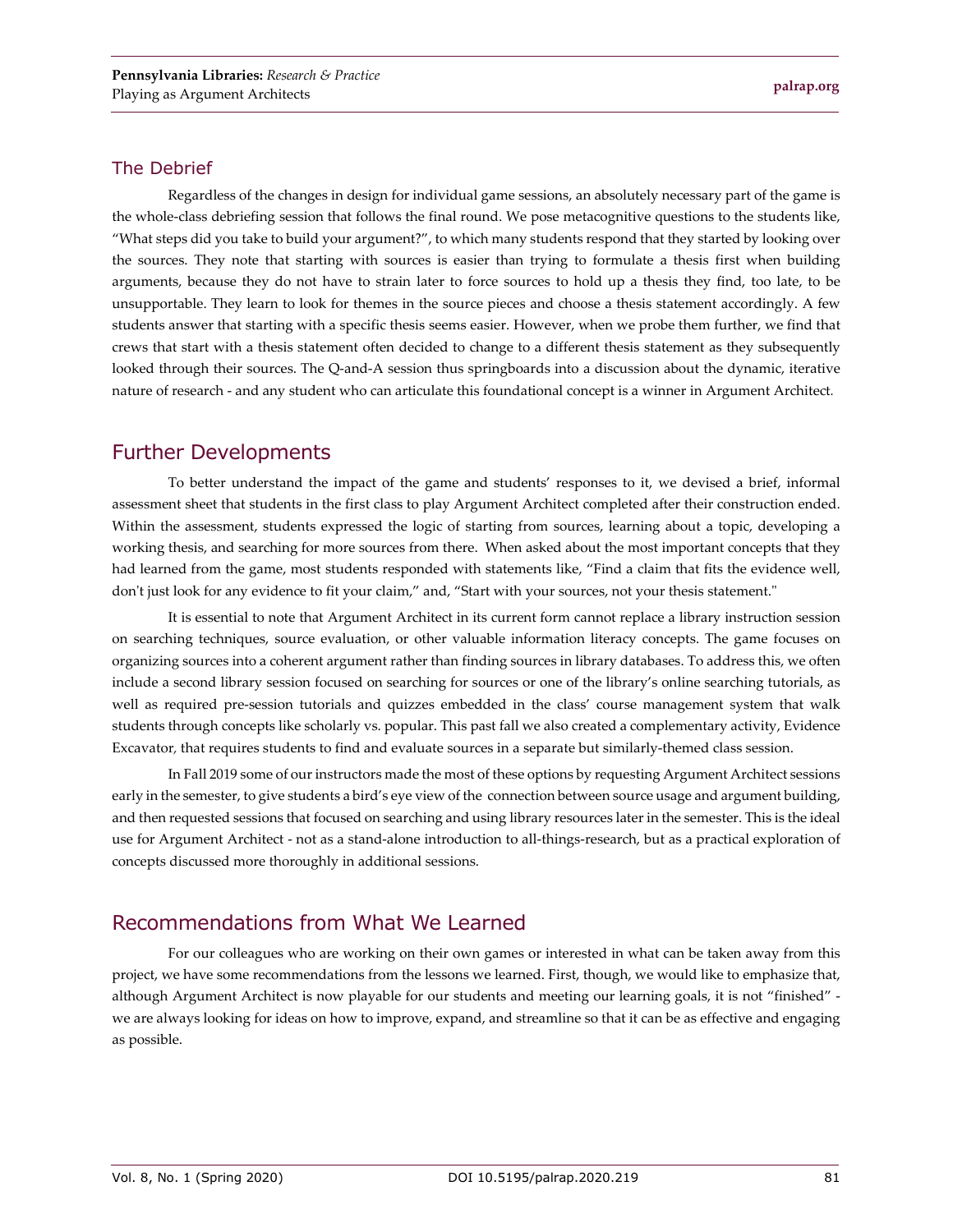#### Value Your Mistakes

The most important thing we learned from this process was the process itself. Neither of us are trained game designers, nor even the most knowledgeable of boardgame nerds - we love to play, think about, and discuss games, but we will not be listed as expert sources on game design any time soon. We began this project as information literacy instructors and taught ourselves some basic game design principles to get us started - particularly from *Making deep games: Designing games with meaning and purpose, by* D.C. Rusch, as mentioned previously. Our design process took us through many exciting brainstorming sessions and failed prototypes.

When we did scrap a game idea, though, we kept all of our initial brainstorming notes, drawings, and discussions intact in our shared folder. When we got stuck later in our design process, we often came back to these to look for the good parts among the scrap - game elements, important skills, or even visual design pieces that could help us get back on track. For others interested in creating a similar project, we would advise that you also **create a "trash" folder**. Rather than actually destroying "bad" ideas, recognize that something inspired them in the first place and hold onto them until you find the right situation for them.

#### Keep Your Goals in Mind

To ensure that our design and development process had to dive into the "trash" folder as little as possible, we spent time at each of our check-in meetings discussing the goals we wanted our game to achieve. **Framing our discussion around our goals** became a guide for us, pulling us back when we got too swept up into a "wouldn't it be fun if" direction that would ultimately detract from the learning experience. For instance, it helped us remember that, while making the students' argument-tower's strength-test be an attack by "Prof. Godzilla" would be funny and a great opportunity for cool clipart, it would work against our "cooperative-constructive" philosophy by painting instructors and their feedback as enemies to be overcome, rather than expert partners who could offer helpful advice.

#### Playtest, Playtest, Playtest!

Finally, the last recommendation that comes out of our experience with this project is one that we ourselves did not fully experience - **playtest your game**. Test the early stages on your colleagues, to identify if the information literacy goals you have set are being achieved and brainstorm ideas for how else to get to them. Try later stages on student workers, to see if the game is playable, intuitive, and fun. Bring your instructor-partner into the design process when it feels right to you - the game design process can be messy and our inclination is often to hide our mistakes, but your instructor may be excited about being a part of the "trash folder" portion of the process! The most important thing is that you test your project and with as many varied (and target) audiences as possible.

While we were not able to playtest with students, we did have the opportunity to playtest Argument Architect with a group of instructors all teaching different sections of our target class, English 15, and their input was invaluable to our design process. They were able to comment on how the skills practiced in the game could tie into the later curriculum, as well as on concepts and terminology they knew their students would stumble over. We are extremely grateful that they felt Argument Architect was worth making time for, and we know the game would not be as successful as it has been without them - and especially without Tara Beecham, the ever-patient, forgiving, and enthusiastic instructor for our Penn State Berks' English 15 classes.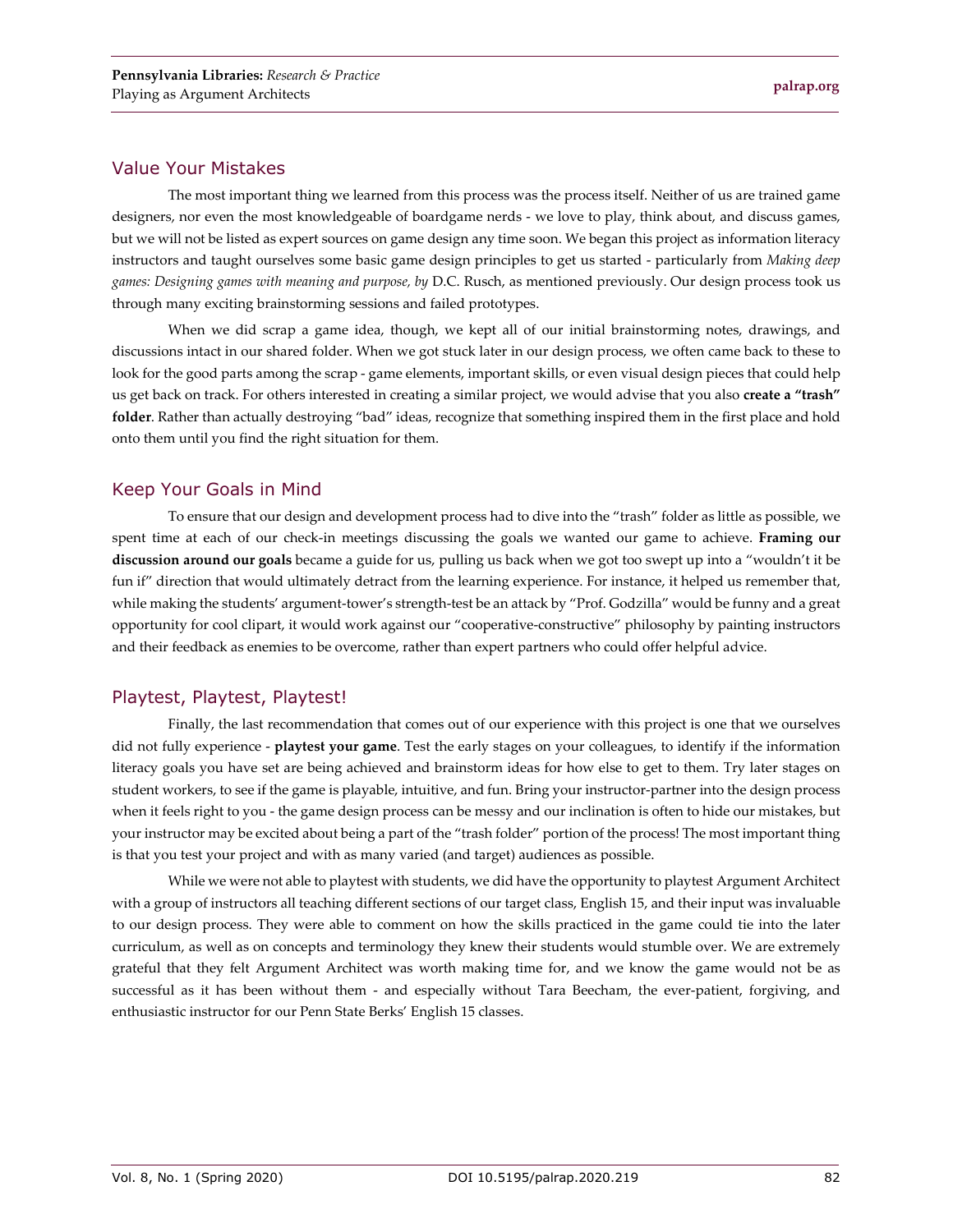# Future (and Other) Directions

At a recent presentation at The Innovative Library Classroom (TILC) in June 2019, we solicited advice from attendees on where we should take this project next. They suggested that we expand to new audiences, create more pools of potential sources tailored for different classes, and add to the steps of the game to give students more opportunities for hands-on engagement with restructuring the research process. We are happy to report that we have taken much of this advice and are preparing a new version of Argument Architect for a class at another campus, Penn State Lehigh Valley. Where the original class focused on the need to explore a topic before formulating an argument, this second class encourages students to develop several broad, working theses and alter them in response to what they learn from their sources.

For this new English class, we will include new elements recently developed at Penn State Berks, such as removing the pre-written thesis statements and asking students to write their own as needed to reflect the sources they have chosen. The Penn State Lehigh Valley campus edition will also create a new pool of sources to explore food and nutrition, the shared topic for this English 15 class' final paper, so that students can experiment with building an argument while also brainstorming topics for their real assignment.

In addition to pursuing new instructional partnerships, we also intend to continue our efforts to assess Argument Architect, focusing on our established partnership at Penn State Berks to help us create an assessment tool we can then export to similar situations at other campuses. We hope to be able to show that Argument Architect has a measurable effect on how students perceive and conduct introductory research projects. Our ultimate goal is to produce a flexible, easy-to-learn, easy-to-play game that we can make available to our colleagues, both within Penn State and at other institutions. With that in mind, our future (and current) efforts are focused on implementing, assessing, and editing to create the most engaging, instructive, and adaptable version of Argument Architect possible.

# References

- Alsawaier, Raed S. (2018). ["The effect of gamification on motivation and engagement.](https://doi.org/10.1108/IJILT-02-2017-0009)" *The International Journal of Information and Learning Technology 35*(1), 56-79. doi:10.1108/IJILT-02-2017-0009
- American Library Association. (2019). *[Gamification. Library of the Future, Center for the Future of Libraries.](http://www.ala.org/tools/future/trends/gamification)* Retrieved from ala.org/tools/future/trends/gamification
- Association of College and Research Libraries. (2016). *[Framework for information literacy in higher education](http://ala.org/acrl/standards/ilframework)*. Retrieved from [ala.org/acrl/standards/ilframework](http://www.ala.org/acrl/standards/ilframework)

Chisholm, A., & Spencer, B. (2019). ["Through the looking glass: Viewing first-year composition through the lens of](https://doi.org/10.15760/comminfolit.2019.13.1.4)  [information literacy.](https://doi.org/10.15760/comminfolit.2019.13.1.4)" *Communications in Information Literacy*, *13*(1), 43-60. doi:10.15760/comminfolit.2019.13.1.4

- Deterding, S., Dixon, D., Khaled, R., & Nacke, L. (2011). "From game design elements to gamefulness: Defining ['gamification'](https://doi.org/10.1145/2181037.2181040)." *Proceedings of the 15th International Academic MindTrek Conference: Envisioning Future Media Environments*, 9-15. doi:10.1145/2181037.2181040
- Kim, S., Burton, J. K., Kibong, S., & Lockee, B. B. (2018). *Gamification in learning and education: Enjoy learning like gaming.* Switzerland, Springer.